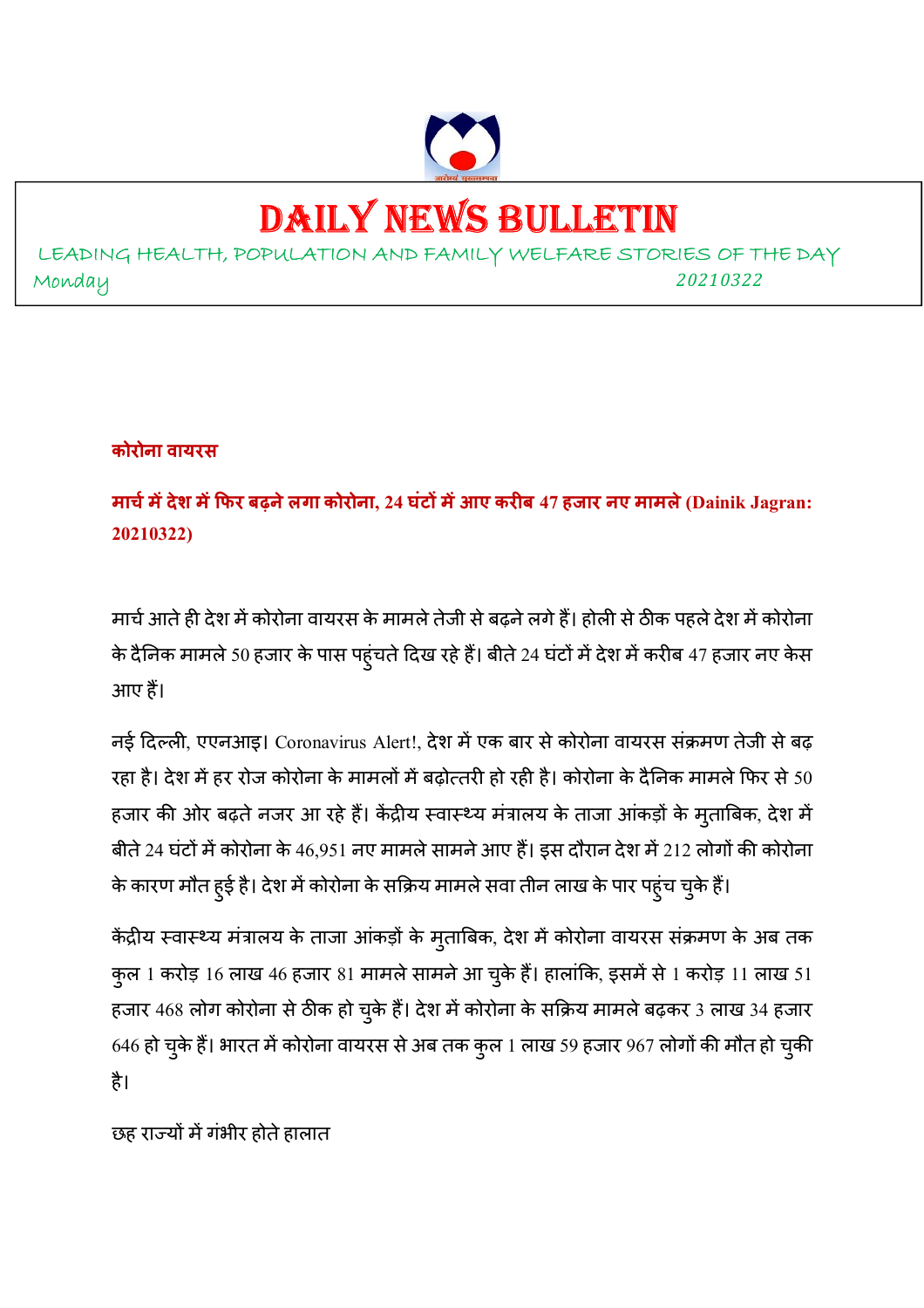कोरोना महामारी के खिलाफ जीती हुई बाजी को छह राज्य खतरे में डालते नजर आ रहे हैं। 80 फीसद से ज्यादा नए मामले इन्ही राज्यों से मिल रहे हैं। छह राज्यों में स्थिति गभीर होती जा रही है। रविवार को 93.14 फीसद नए मामले इन्ही राज्यो मे पाए गए। इनमे महाराष्ट्र (27,126), पजाब (2,578), केरल (2,078), कर्नाटक (1,798), गुजरात (1,565) और मध्य प्रदेश (1,308) शामिल हैं। पिछले एक दिन के दौरान छह राज्यों में 86.8 मौतें हुई हैं, इनमें महाराष्ट्र (92), पंजाब (38), केरल (15), छत्तीसगढ़ (11), तमिलनाडु (8) और केरल (7) शामिल हैं।

# कोरोना के एक्टिव केस बढ़े

देश में एक बार फिर से कोरोना के सक्रिय मामले तेजी से बढ़ने लगे हैं। बीते 24 घंटों में देश में कोरोना के 25,559 सक्रिय मामले बढ़े हैं। इससे एक्टिव रेट की दर बढ़कर 2.87% हो गई है। देश की रिकवरी दर भी बढ़ रही है। बीते 24 घंटों में कोरोना से 21,180 लोग ठीक हुए हैं। इससे रिकवरी रेट बढ़कर 95.75% हो गई है। भारत की कोरोना मृत्यु दर फिलहाल 1.37% है।

# देश में अब तक 23.40 करोड़ से ज्यादा कोरोना टेस्ट

देश में कोरोना की जांच का आंकड़ा तेजी से बढ़ रहा है। देश में अब तक 23.40 करोड़ से ज्यादा कोरोना जांच की जा चुकी है। भारतीय चिकित्सा अनुसंधान परिषद (Indian Council of Medical Research, ICMR) की तरफ से जारी आकड़ों के मुताबिक, देश में 21 मार्च, 2021 तक 23,44,45,774 सैंपलों की जांच हो चुकी है, जिनमें से 8,80,655 टेस्ट एक दिन में किए गए हैं।

# देश में अब तक 4.46 करोड़ से अधिक टीकाकरण

इस बीच देश में कोरोना वायरस के खिलाफ टीकाकरण जारी है। केंद्रीय स्वास्थ्य मंत्रालय के ताजा आकड़ों के अनुसार, देश में अब तक 4 करोड़ 50 लाख 65 हजार 998 लोगों को टीका लगाया चुका है। इसमें से 4,62,157 टीकाकरण बीते एक दिन में किया गया है।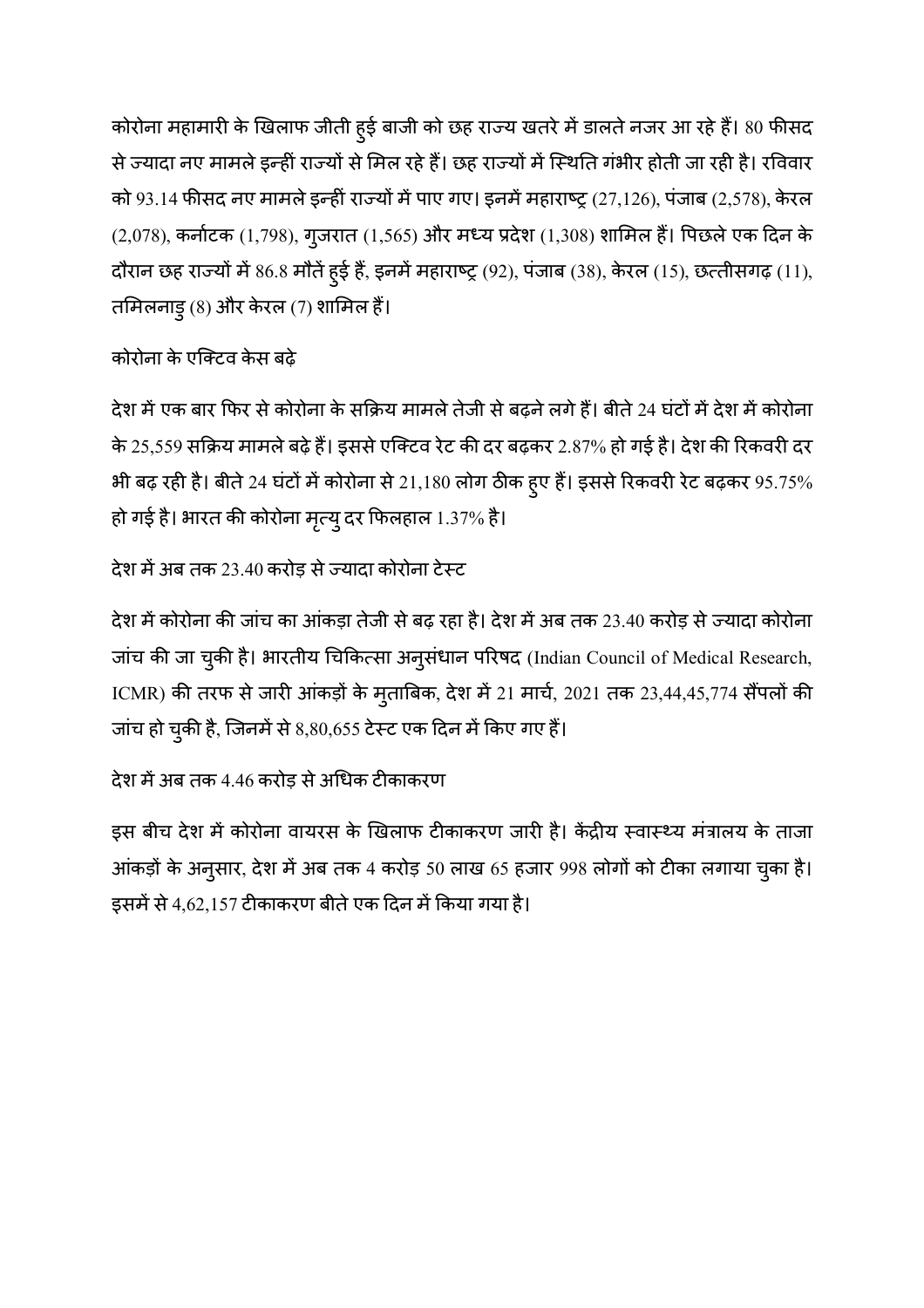#### **2nd Covid-19 peak likely to be more severe: Study (The Tribune: 20210322)**

https://www.tribuneindia.com/news/punjab/2nd-covid-19-peak-likely-to-be-more-severestudy-228640

Study by Ludhiana-based Christian Medical College has predicted that the state could see the peak again later this week and through the first week of April

The second Covid peak is yet to come and is expected to be higher than the first one. By the end of this week, almost 3,000 cases a day can be expected.

The state witnessed first Covid peak was on September 17 last year, when 2,896 cases were reported. The highest single day deaths (106) were reported on September 2. Today, 2,669 cases were reported, though the fatality rate slightly came down to less than three.

A study by Ludhiana-based Christian Medical College, based on mathematical calculations, has predicted that the state could see the peak again later this week and through the first week of April. This will be followed by a flattening of the curve, but when the decline in daily cases will start cannot be predicted immediately, says Dr Rajesh Bhaskar, state nodal officer for Covid.

This is why it is important to gear up all healthcare infrastructure immediately and ensure that all protocols are followed strictly by the people, Punjab Chief Secretary Vini Mahajan tells The Tribune. Managing the state's strategy to deal with the second wave of the pandemic, Mahajan says that the government's focus is on saving lives as well as livelihoods.

Asked about the possibility of imposing another lockdown, the Chief Secretary says that there is no situation, as of now, of bringing the economic activities to a halt.

"Hopefully, with the cooperation of the people, wherein they follow all norms, we will come out of the dire situation," she says. "Of the 1,500 beds in level-3 facilities, 22 per cent are occupied and of the 8,000 level-2 facilities, 15 per cent are occupied," she says.

'3,000 cases by weekend'

By weekend, 3,000 cases a day can be expected

First wave's peak on Sept 17 last year saw 2,896 cases

Highest single day deaths (106) were reported on Sept 2

Fatality rate came down to less than three

What CMC says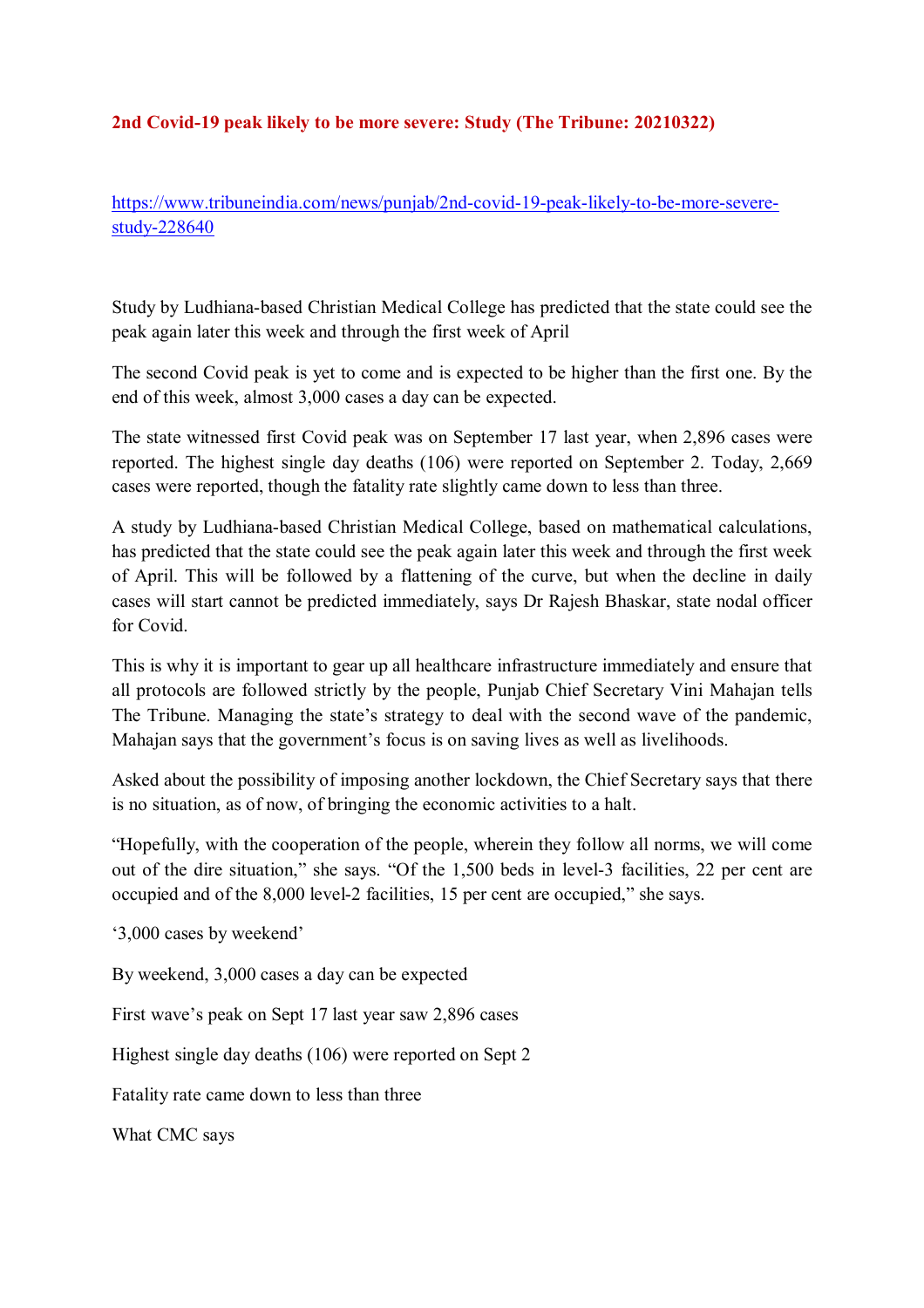A study by Ludhiana-based Christian Medical College has predicted that the state could see the peak again later this week and through the first week of April

#### **Covid spread rare in schools with masking: Study (The Tribune: 20210322)**

https://www.tribuneindia.com/news/health/covid-spread-rare-in-schools-with-masking-study-228530

The pilot study was aimed at identifying ways to keep elementary and secondary schools open and safe during the pandemic

In a finding that could bring huge relief to parents, researchers have found that wearing masks, maintaining social distancing and frequent hand-washing have kept in-school COVID-19 transmission low.

The pilot study, conducted in the US state of Missouri, was aimed at identifying ways to keep elementary and secondary schools open and safe during the pandemic.

The findings, published in the US Centres for Disease Control and Prevention's (CDC) journal, Morbidity and Mortality Weekly Report, mirror those of schools in other states, demonstrating that COVID-19 prevention efforts can significantly curb the spread of SARS-CoV-2 among students, teachers and staff.

"This work is imperative because keeping kids in school provides not only educational enrichment but also social, psychological and emotional health benefits, particularly for students who rely on school-based services for nutritional, physical and mental health support," said senior author Johanna Salzer, a veterinary medical officer with the CDC's National Centre for Emerging and Zoonotic Infectious Diseases.

The pilot study involved 57 schools in the Pattonville School District in St. Louis County and the Springfield Public School District in Greene County in southwest Missouri, as well as two private schools in St. Louis County.

All schools in the pilot study required students, teachers, staff and visitors to wear masks while on campus or buses.

Other safety measures included a focus on hand hygiene, deep cleaning of facilities, physical distancing in classrooms, daily symptom screenings for COVID-19, installing physical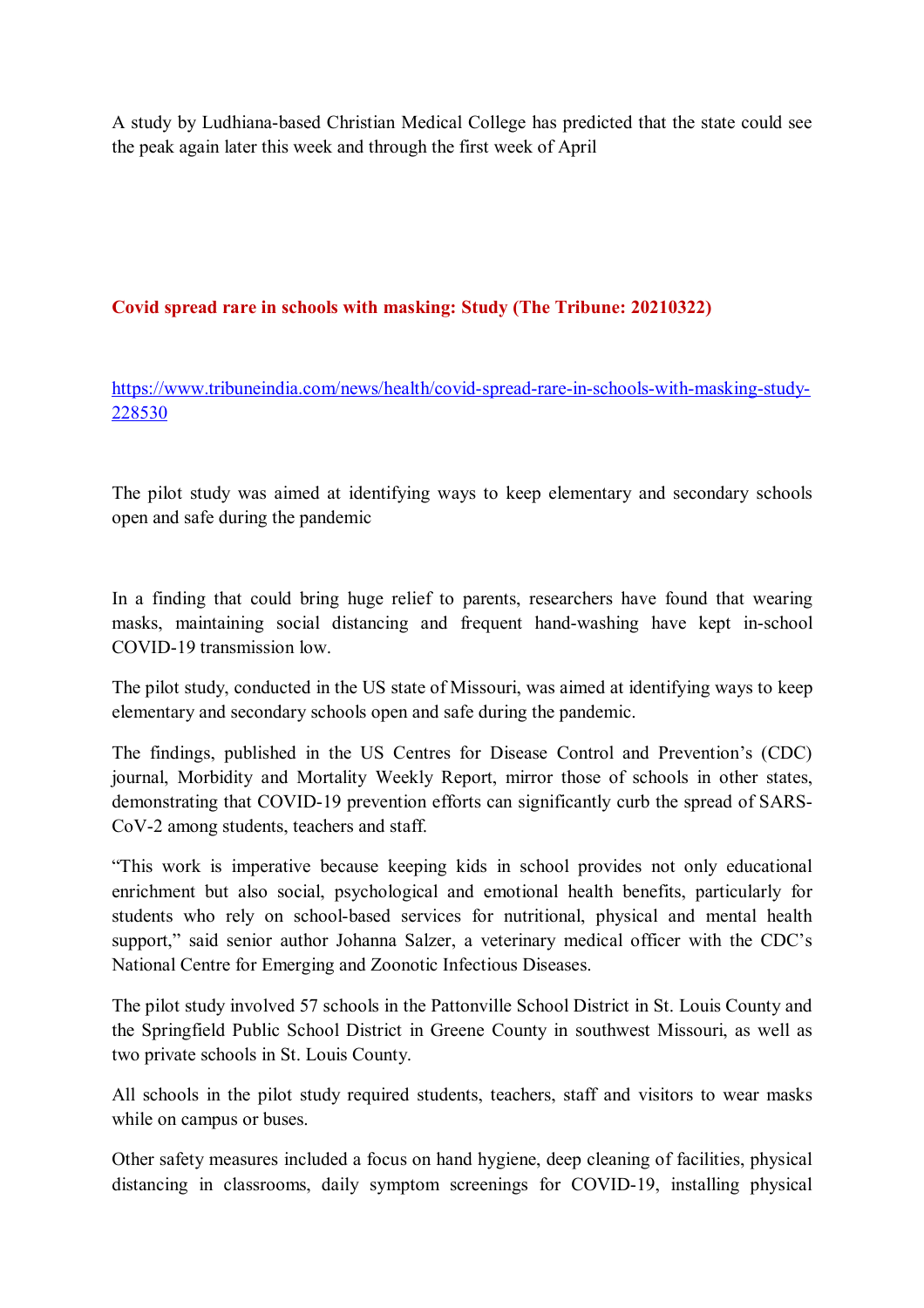barriers between teachers and students, offering virtual learning options, and increasing ventilation.

"Schools can operate safely during a pandemic when prevention strategies are followed," said one of the study's leading researchers, Jason Newland, Professor at Washington University School of Medicine in St. Louis. IANS

#### **कोरोना वायरस (Hindustan: 20210322)**

https://epaper.livehindustan.com/imageview\_718075\_121420458\_4\_1\_22-03-2021\_3\_i\_1\_sf.html

# संक्रमण बढ़ने पर राज्यों में सख्ती-सतर्कता बढ़ी

#### नई दिल्ली | एजेंसी

कोरोना संक्रमण के बढ़ते मामलों के बीच राज्यों ने सख्ती और सतर्कता बढा दी है। मध्य प्रदेश के भोपाल. इंदौर और जबलपुर में रविवार से जहां साप्ताहिक लॉकडाउन शुरू हो गया है वहीं. पडोसी राजस्थान के आठ शहरों में 22 मार्च से रात्रि कर्फ्य लगाने का फैसला किया गया है। इधर. दिल्ली में सतर्कता बरतते हुए सोमवार से टीकाकरण तिगुना बढ़ाया जा रहा है।

रिपोर्ट पॉजिंटिव तो क्वारंटाइनः 25 मार्च से दसरे राज्यों से राजस्थान आने वाले सभी यात्रियों को 72 घंटे भीतर की आरटीपीसीआर जांच की



निगेटिव रिपोर्ट अनिवार्य होगी। इसके बिना पहुंचने पर 15 दिन क्वारंटाइन रहना होगा।

यहां पाबंदी: राजस्थान के जयपुर, अजमेर, भीलवाड़ा, जोधपुर, कोटा,

#### लोकसमा अध्यक्ष संक्रमित

लोकसभा अध्यक्ष ओम बिरला को कोरोना से संक्रमित होने के बाद 20 मार्च को एम्स कोविड केंद्र में भर्ती कराया गया है। एम्स ने रविवार को एक बयान में बताया कि बिरला की हालत स्थिर है और उनके अहम अंग सामान्य तरीके से काम कर रहे हैं। अस्पताल के मताबिक, 58 वर्षीय बिरला 19 मार्च को कोर्रोना वायरस से संक्रमित पाए गए।

उदयपुर, सागवाड़ा और कुशलगढ़ में 22 मार्च से रात्रि कर्फ्यू लगाने का फैसला किया गया। उधर, ओडिशा और गुजरात समेत

कई राज्यों में होली के अवसर पर

हजार से संकमितों अधिक नए की जान चली गई संकमित पिछले २४ मिले देश में रविवार को ਬਂਟੇ ਗੇਂ

सार्वजनिक समारोह आयोजित करने पर पाबंदी रहेगी। छत्तीसगढ़ में बच्चों के स्कल-कॉलेज जाने पर पाबंदी लगा दी गई है। ▶ 12 दिन में ढाई गुना पेज 11

#### मौके पर पंजीकरण करा टीके लगवा सकेंगे

दिल्ली में कोरोना संक्रमण को काब करने के लिए सोमवार से टीकाकरण की क्षमता 40 हजार से 1,20 लाख की जाएगी । अब सरकारी टीकाकरण केंद्रों पर भी ऐसे लोग टीके लगवा सकेंगे जो बिना पंजीकरण कराए केंद्र पर पहुंच गए हैं । उनके लिए खासतौर से दोपहर तीन बजे से रात नौ बजे तक का समय रखा है । > ब्योरा पेज 02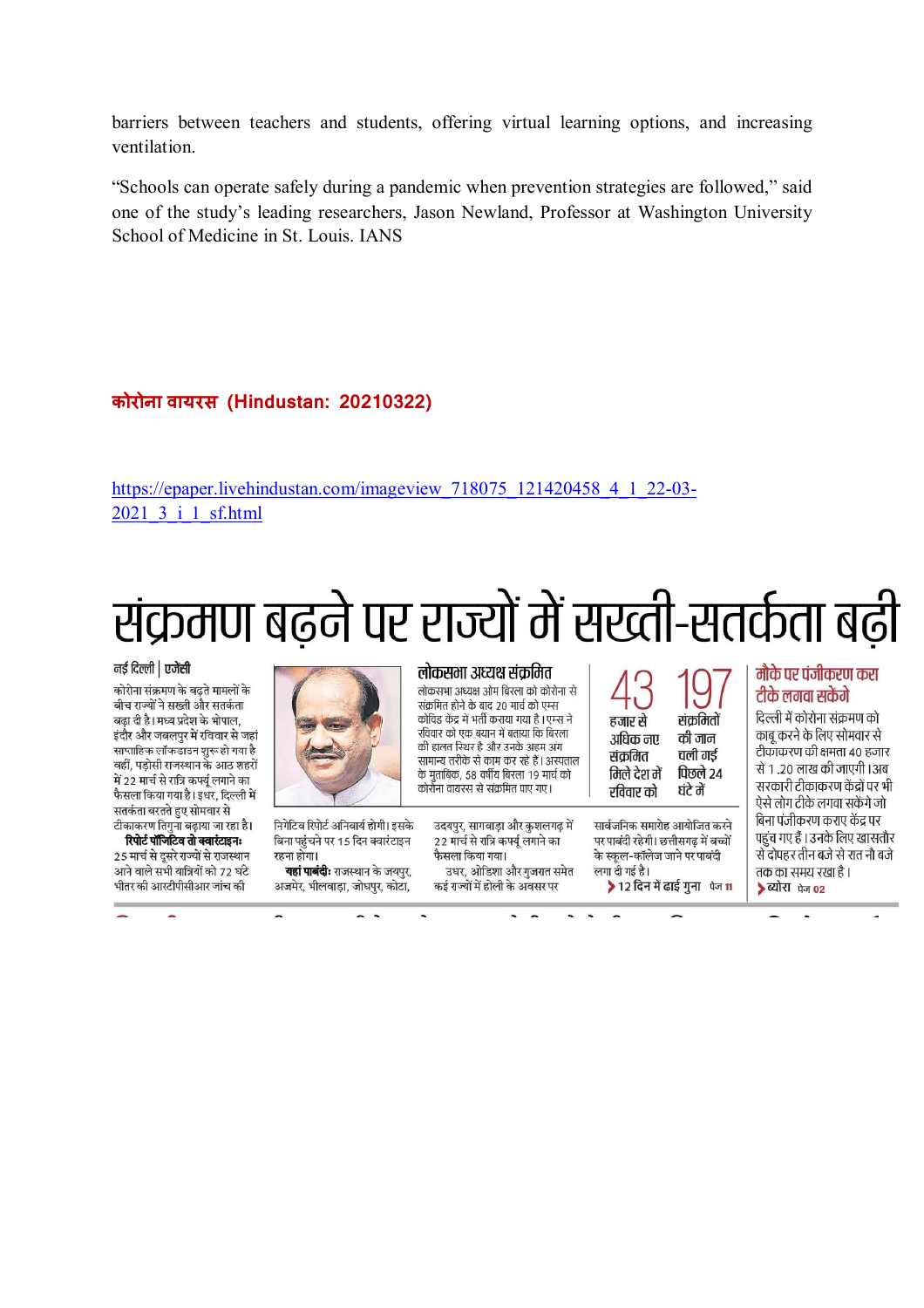#### **जल /बंधन**

#### **जब सब 1मलकर बचाएंगेजल, तभी तो सुनहरा होगा कल (Dainik Jagran: 20210322)**

https://www.jagran.com/news/national-world-water-day-2021-when-everyone-ave-watertogether-only-then-it-will-be-golden-tomorrow-jagran-special-21487317.html

आजादी के समय भारत की 36.1 करोड़ आबादी आज 138 करोड़ हो चुकी है। 2050 तक इसके 164 करोड़ हो जाने के अनुमान है। जब आबादी शहरीकरण और आर्थिक गतिविधियो बढ़ती है तो उसी अनुपात में जल की जरूरत भी बढ़ती है।

नई दिल्ली, जेएनएन। दशकों से भारत का जल प्रबंधन गैर टिकाऊ रास्ते पर है। जिसके चलते पेयजल, कुकिंग और साफ-सफाई जैसी मूल इंसानी जरूरतों के लिए ही नहीं, औद्योगिक, व्यावसायिक, कृषि और पर्यावरणीय उद्देश्यों के लिए भी उपयुक्त गुणवत्ता वाला जल उपलब्ध नहीं हो रहा है। देश का कोई भी एक शहरी क्षेत्र ऐसा नहीं है जहां सीधे सावेजनिक आपूर्ति वाले पानी का इस्तेमाल किया जा सके। आजादी के समय भारत की 36.1 करोड़ आबादी आज 138 करोड़ हो चुकी है। 2050 तक इसके 164 करोड़ हो जाने के अनुमान है। जिस गति से यहां आबादी में तेज वृद्धि हुई वैसे ही आर्थिक गतिविधियो और शहरीकरण में इजाफे का अनुपात बढ़ा। सभी इसानी गतिविधियों के लिए पानी की दरकार है। जब आबादी, शहरीकरण और आर्थिक गतिविधियों बढ़ती हैं तो उसी अनुपात में जल की जरूरत भी बढ़ती है। विडंबना यह हुई कि जल प्रबंधन के अभाव में इसकी गुणवत्ता तेजी से गिरती गई। लगातार अपने

खराब जल प्रबंधन के चलते देश की वर्तमान पीढ़ी जल सकट के सबसे खराब दौर से गुजर रही है।

कम होते पानी और खराब होती इसकी गुणवत्ता के प्रति उदासीनता ने यह तस्वीर बना दी है कि देश के 10 फीसद से कम घरेलू और औद्योगिक पानी का ही शोधन सभव हो पा रहा है। अधिकाश जमीन पर मौजूद और भूजल स्नोत प्रदूषित हो चुके हैं। सिंगापुर जैसे देश लोगों को स्वच्छ पेयजल मुहैया कराने के लिए लगातार 352 जल गुणवत्ता वाले मानकों की निगरानी करते हैं। दुर्भाग्य से भारत में कुछ ही जगह ऐसी हैं जहां सिर्फ 25 मानको पर गुणवत्ता की निगरानी की जा रही है। चीन जैसे अन्य विकासशील देश अपने पानी के 112 गुणवत्ता मानकों की निगरानी करते हैं। देश की नदियों को साफ करने के लिए करोड़ों रुपये बर्बाद हो चुके हैं लेकिन वे पहले से ज्यादा प्रदूषित हैं। भूजल की गुणवत्ता सतह पर मौजूद जल से अधिक खराब हो चुकी है। इस पूरे परिदृश्य में आइए जानते हैं कि नेशनल वाटर मिशन का ताजा अभियान 'कैच द रेन: हवेन इट फाल्स, हवेयर इट फाल्स' देश की जल समस्या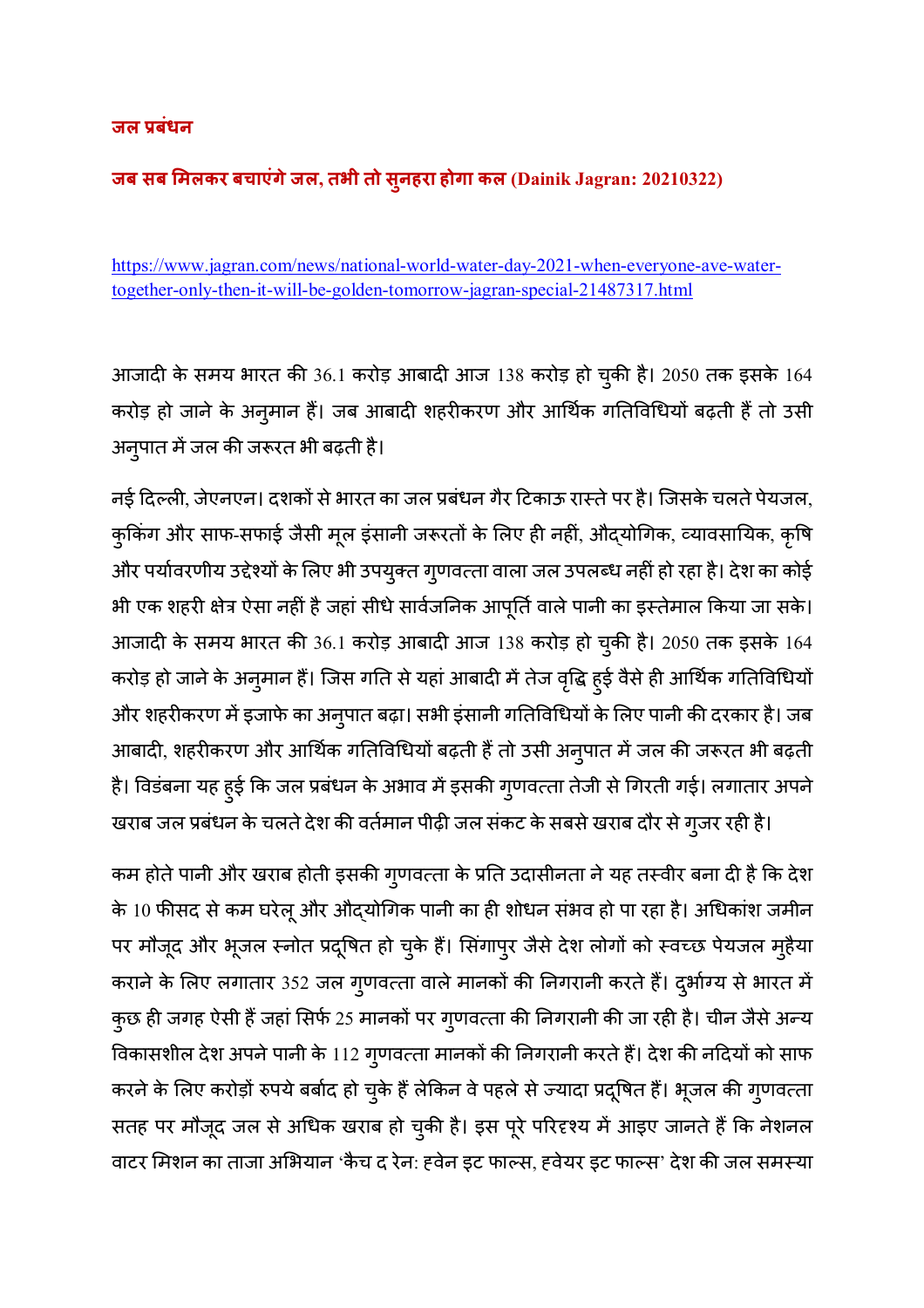को दूर करने में कितना प्रभावी साबित होगा। मानसून सीजन के चार महीने यहां बरसात होती है। जिसका पैटने अब असामान्य हो चुका है। देश की राजधानी दिल्ली को ही ले लीजिए। एक साल में यहां 40 बारिश के दिन होते हैं। यहां की कुल सालाना बारिश 80 घंटों में हो जाती है। इसका मतलब है कि भारी मात्र में बारिश बहुत कम समय में हो जाती है। जिससे इसका संग्रह और भंडारण तकनीकी रूप से बहुत दुष्कर है। चेरापूंजी सर्वाधिक वर्षा वाला स्थान है। 10,820 मिमी सालाना बारिश यहां जून से अगस्त के बीच हो जाती है। ज्यादातर बारिश महज 120 घटे में होती है। अत्यधिक मात्र में होने वाली इस बारिश का भंडारण बहुत मुश्किल है। यही वजह है कि भारत के सर्वाधिक बारिश वाले स्थान सूखे मौसम में गंभीर जल संकट से जूझने लगते हैं। मौसमी बारिश को संग्रह करने में वर्षाजल संग्रह प्रणाली को यही दिक्कत आती है कि 70 से 120 घंटो में होने वाली बारिश को कैसे एकत्र किया जाए जिससे बाकी के महीनों में उस पानी का इस्तेमाल किया जा सके।

वर्षाजल प्रणाली के साथ इसके अलावा दो अतिरिक्त गभीर दिक्कते है। गरीब इसके शायद ही कभी सीधे लाभार्थी हो। शहरों में गरीब परिवारों के पास वैसी छत या जमीन नहीं है, जहां वे बारिश के पानी को एकत्र कर सके। ग्रामीण इलाको में भी लोगों के पास जमीनों की जोत इतनी छोटी है कि बारिश के पानी को एकत्र करने में असमर्थ है। इस योजना के तहत जिलाध्यक्षो, आइआइएम प्रमुखो, आइआइटी, विश्वविद्यालयो, रेलवे, एयरपोर्ट अर्थारिटी और सावेजनिक उपक्रमो आदि के पास अकूत जमीन है। इन संस्थानों के बारिश के पानी के जमा करने को कहा गया है। न तो उनके पास इस काम के लिए बजट होता है और न ही उनके पास इस अतिरिक्त काम की विशेषज्ञता है। ऐसे में कैच द रेन अभियान का मूल उद्देश्य अवास्तविक सा दिखता है। इसमें कहा गया है कि बिल्कुल भी नहीं या सीमित जल आपके अहाते से बाहर बहकर जाए। भारी मानसूनी बारिश के दौरान सामान्य रूप से इसका क्रियान्वयन व्यावहारिक नहीं लगता है। यदि भारत अपनी जल सुरक्षा सुनिश्चित करना चाहता है तो नेशनल वाटर मिशन को समग्र रूप से वर्षाजल प्रबंधन पर ध्यान देना होगा। सिर्फ बारिश के पानी के संग्रह से काम नहीं चलेगा। वर्षाजल प्रबंधन के तहत बारिश के रूप में आने वाली बूंदों को सभी उपायो से रोकने की जहमत करनी होगी। बड़े, छोटे चेक डैम बनाकर भूजल स्तर उठाना होगा। जलवायु परिवर्तन के चलते लंबे सूखे से निपटने के लिए देश को इतनी मात्र में बारिश के पानी का भंडारण करना होगा जिससे 3-6 साल के लिए सूखे से लड़ा जा सके। इसके लिए अलग-अलग जलवायु, संस्थागत, सामाजिक और आर्थिक दशाओं के तहत बारिश के पानी को जमा करने के लिए अलग-अलग तरीको को आजमाया जाना चाहिए जिससे राज्य यह जान सके कि उनके लिए कौन सा संयोग मुफीद साबित होगा।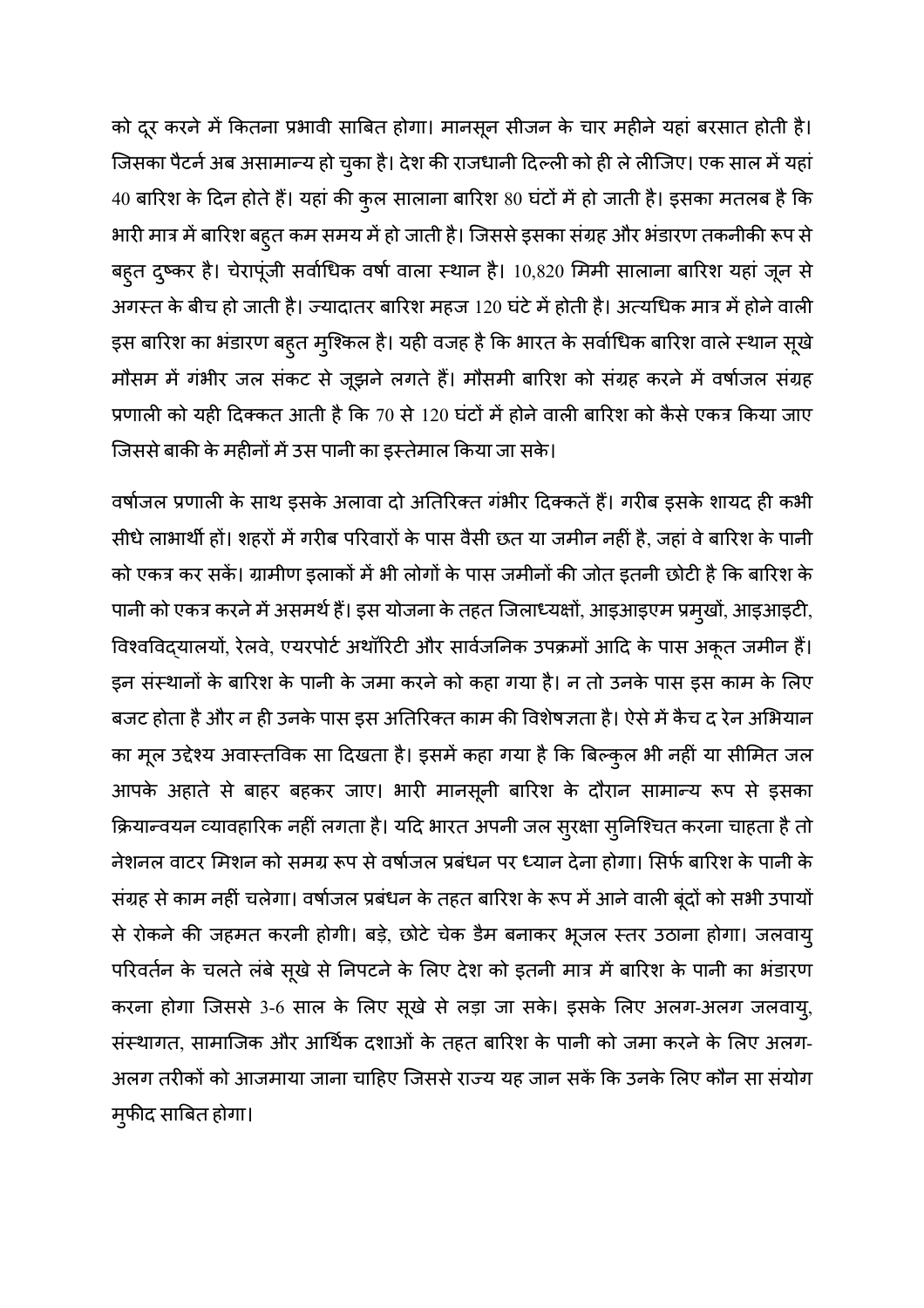लगता है कि हर जिले में रेन सेंटर बनाने की युक्ति करके भारत चीन के पदचिन्हों पर चलना चाहता है। चीन इसी संकल्पना के तहत पिछले बीस साल से रेन गार्डेन, स्पाज सिटीज और रिवर चीफ बनाता आ रहा है। इस प्रक्रियाओं से जुड़ी चुनौतियों और मौकों का गंभीर आकलन किया जाना अपरिहार्य है। इसके बाद भारत की विशिष्ट सामाजिक, आर्थिक और संस्थागत दशाओं के तहत इनमें उल्लेखनीय बदलाव की जरूरत है। बिना बजट और विशेषज्ञता के इन रेन सेंटरों का फलाफल निष्प्रभावी रहने के करीब है। 1987 में जल ससाधन मत्रलय ने पहली राष्ट्रीय जल नीति बनाई। अब चौथी नीति तैयार की जा रही है। 34 साल में इन नीतियों का देश के जल प्रबंधन पर बहुत असर नहीं दिखा। ये अच्छे दस्तावेज जरूर दिखे, लेकिन देश की वास्तविक समस्या और उसके समाधान से इनका दूर-दूर तक नाता नहीं रहा। कैच द रेन एक और फील गुड दस्तावेज न साबित हो, इससे बचने की जरूरत है।

यदि भारत अपनी जल सुरक्षा सुनिश्चित करना चाहता है तो नेशनल वाटर मिशन को समग्र रूप से व्यापक वर्षाजल प्रबंधन पर ध्यान देना होगा। सिर्फ वर्षा जल संग्रह प्रणाली से काम नहीं चलेगा। इसे हर जगह सभी रूपों में पानी को पकड़ना होगा।

#### **कहांगई पानी क8 बबाद को रोकनेका /यास करनेवाल सोच (Dainik Jagran: 20210322)**

https://www.jagran.com/news/opinion-world-water-day-2021-where-did-the-thinking-oftrying-to-stop-the-waste-of-water-jagran-special-21487287.html

जल संकट से जुड़े सभी पहलुओं पर विचार करते हुए हमें पानी की बबोदी को रोकने का प्रयास करना चाहिए।

आज दुनिया विश्व जल दिवस मना रही है। जल को सहेजने को लेकर तरह-तरह के कार्यक्रम आयोजित किए जा रहे हैं। कुछ खानापूर्ति के लिए हो रहे हैं तो कुछ गंभीर किस्म के भी कार्यक्रम इस दिन का हिस्सा बन रहे हैं।

अरविंद चतुर्वेदी। World Water Day 2021 बचत हमारी थाती रही है। पूर्वजो के सस्कारो से यह संस्कृति बचपन में ही मिसरी की तरह हम सबमें घुल जाती है। दुनिया भर के देशों के सकल राष्ट्रीय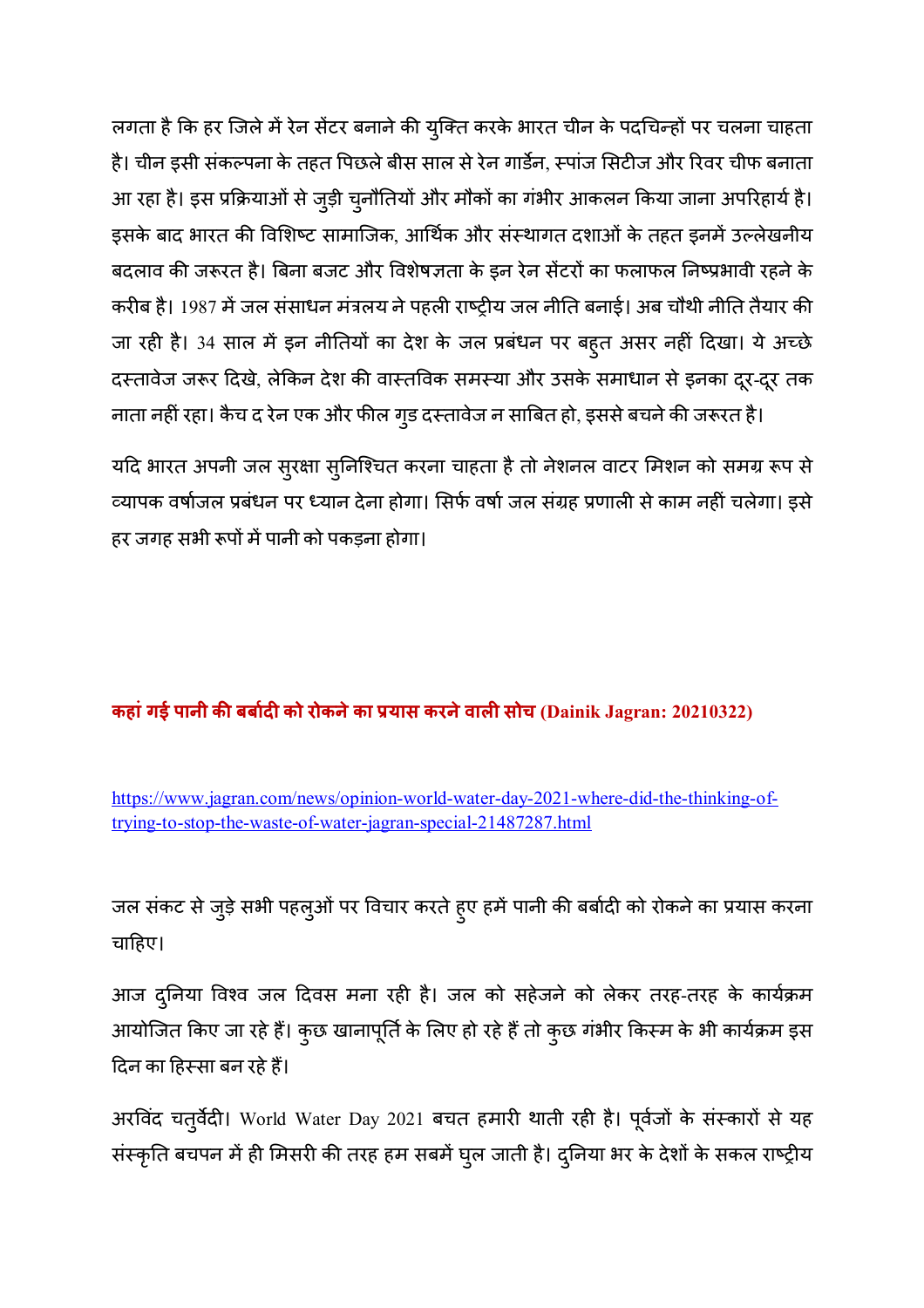बचत के आकड़ों के बनिस्पत भारतीयों का फीसद इस मामले में बेहतर होना इसकी तस्दीक करता है। बचपन में ही हमें गुल्लक दिया जाता था जिसमें हम अपनी पॉकेट मनी या बुआ, फूफा, मामा, मामी, मौसा, मौसी आदि के दिए रुपयों को जमा कर देते थे। फिर जरूरत पड़ने पर उन जमा पैसों से अपनी उम्र की हैसियत से कोई बड़ा काम कर लेते थे।

अम्मा चावल पकाने के लिए जब उसे डेहरी (अनाज रखने का परपरागत पात्र) से थाली में निकालती थी, तो परिवार के रोज की खुराक का चावल निकालने के बाद एक मुट्ठी चावल फिर थाली से निकालकर उस पात्र में डाल देती थीं। खेतों में से जब फसल कटकर सारा अनाज घर में आता था, तो साल भर के खाने और बेचने के लिए अलग निकालकर आपातकाल का कोटा बखार (परंपरागत भंडारण स्थल) में रख दिया जाता था। दरअसल लोगों को यह समझ थी कि आने वाले दिनों में पता नहीं सूखा, बाढ़ या क्या प्रकोप आ जाए। ये उन दिनों में अपने अस्तित्व को कायम रखने की सहज सोच थी। पता नहीं ये सोच आज कहा सरक गई? पानी जैसे अनमोल प्राकृतिक संसाधन की बबोदी और उससे उपजा संकट उस सोच से तो कतई मेल नहीं खाता दिख रहा है।

जल संकट की तस्वीर निरंतर भयावह होती जा रही है। आरंभ में तो किसी देश के महज कुछ जिले ही डार्क जोन में होते हैं, लेकिन धीरे धीरे इनकी संख्या में तेजी से इजाफा हो जाता है। हर स्नोत में मिलने वाले पानी में प्रदूषण का विस्तार थम नहीं रहा है। आखिर हम कब चेतेंगे? भारत जैसे विशाल आबादी वाले देश की जल जरूरत एक तो बड़ी है, ऊपर से तेज विकास इस जरूरत में उत्प्रेरक का काम करती है। इस प्रकार बचत की खत्म होती सोच जल सकट को आग में घी की तरह भयावह कर रही है।

पानी का नहीं कोई विकल्प : पानी ऐसा तरल है जिसका कोई विकल्प नहीं। अगर गला सूखा हो तो कोई भी द्रव इसका विकल्प नहीं बन सकता। फौरी राहत तो जरूर मिल जाएगी, लेकिन गले को तर करने के लिए आपको पानी ही पीना पड़ेगा। तमाम तकनीकी उन्नयन के बावजूद आज तक हम जल का कोई विकल्प नहीं पेश कर सके हैं। फिर किस चीज पर इतना गुमान कर रहे हैं कि खत्म होने दो, कोई दिक्कत नहीं। दरअसल हम खुद को धोखे में रख रहे हैं। हम जानते हैं कि अगर हमारा चाल-चलन ऐसा ही रहा तो हमारी पीढ़ियों के सामने गभीर सकट उत्पन्न हो सकता है। लेकिन दिल है कि मानता नहीं। जब देखते हैं कि हमारा पड़ोसी खूब पानी की बबोदी कर रहा है तो एक नई सोच घर कर जाती है कि सिर्फ एक मेरे कम खर्चने से पानी थोड़े ही बचेगा। भले ही सौ फीट नीचे बोरवेल करवाना पड़े, लेकिन जब मोटर की बटन दबाते है और पानी की धार फूट पड़ती है तो जल किल्लत की सारी सोच काफूर हो जाती है। यह तब है जब हमने पढ़ रखा है कि दुख में सुमिरन सब करै, सुख में करे न कोय। पानी की धार फूटने के उस सुख में जल संकट भला किसे याद रहेगा।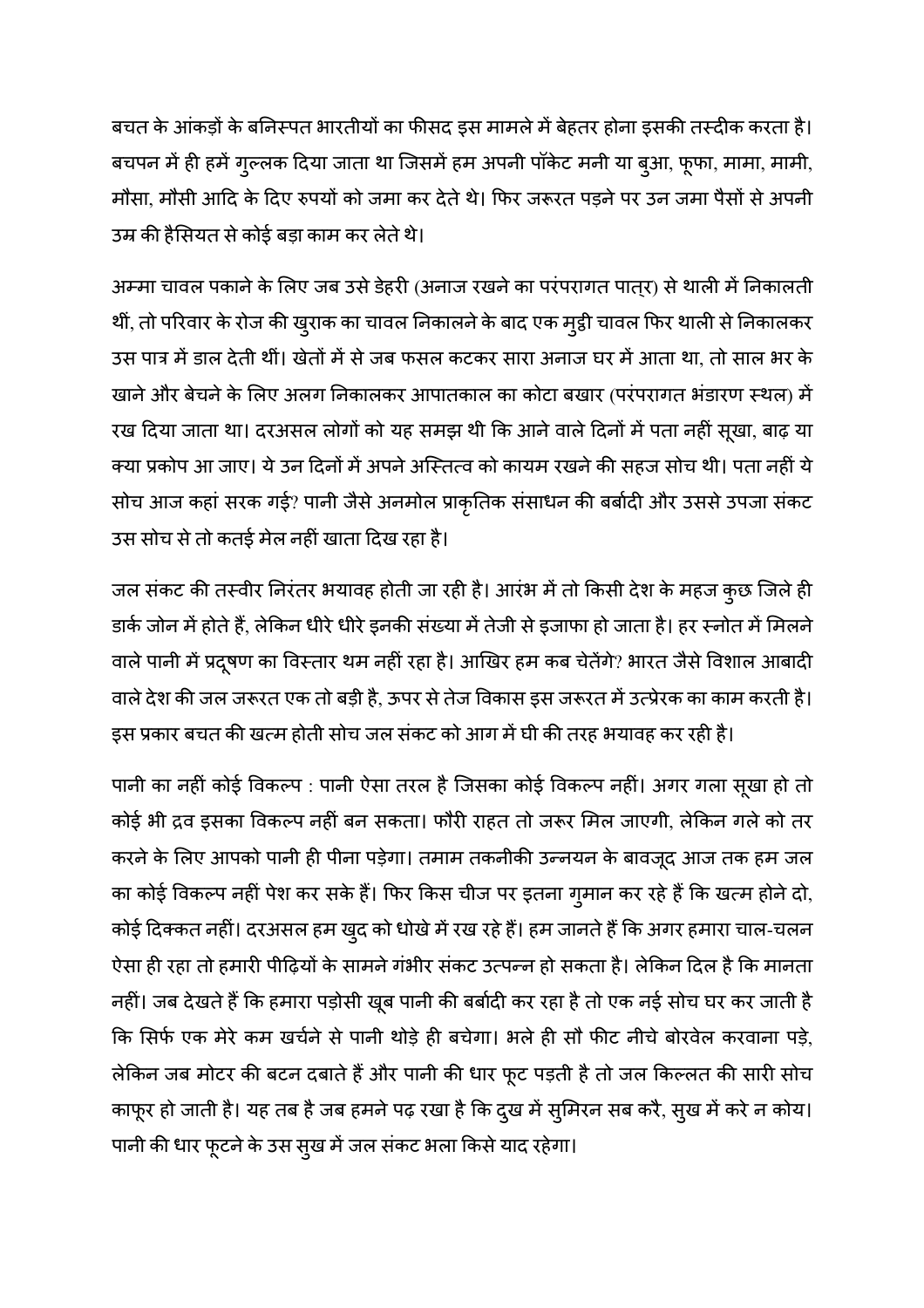दरअसल हमने बचपन में पढ़ी कौवे वाली कहानी पर तो पूरा अमल किया। पानी तलहटी में कितनी ही गहराई में चला जाए, लेकिन उसे खींचने का जुगाड़ करते रहे, परंतु पानी नीचे क्यों गया, इस बात की कभी फिक्र नहीं की। अगर फिक्र की होती तो गहराई से पानी खींचने की इतनी मशक्कत नहीं करनी होगी। जिंदगी भर हम कौवा ही बने रहे और पानी को ऊपर उठाने के लिए ककड़ डालते रहे। हमसे तो बहुत अच्छे हमारे पूर्वज थे जिन्होने भले ही आनुपातिक रूप से इतने भयावह रूप में जल सकट का सामना न किया हो, लेकिन उनकी सोच जल बचाने को लेकर संजीदा दिखती थी। जब तेज बारिश होती थी, तो दादी छत के पनारे से गिर रही पानी की तेज धार के नीचे बड़ा सा कड़ाह रख देती थीं। यह बात और है कि ऐसा करने के पीछे उनकी मंशा पानी की तेज धार से होने वाले गड्ढे के निर्माण को रोकने की होती थी। लेकिन व्यावहारिक रूप में कड़ाह के उस पानी का भी अन्य घरेलू जरूरतों में इस्तेमाल किया जाता था। चूंकि उस समय पानी की उतनी किल्लत नहीं थी तो उनकी प्राथमिकता उसे बचाने से ज्यादा गड्ढे के निर्माण को रोकने की ज्यादा थी। आज हमारी प्राथमिकता उलट गई है, लेकिन पानी सहेजने | को लेकर कहां शिद्दत दिखा पा रहे हैं।

आज पूरा देश भूजल पर आश्रित हो चुका है। हमारी लगभग 85 फीसद जरूरत इसी स्नोत से पूरी हो रही है। पानी के इस अथाह भडार को रिचाजे करने के सभी स्नोत खत्म होते जा रहे है। तालाबो का अस्तित्व खतरें में है। पहले गांवों में कुआं शान का प्रतीक था। हर घर के सामने एक कुआं जरूर होता था। उसकी जगत (किनारे की दीवार) पर बनवाने वाले का नाम लिखा होता था। लोग यह बताते समय गर्वान्वित महसूस करते थे। आज सभी घरों के सामने मौजूद कुएं समतल हो चुके हैं। ये कुएं भूजल के र तर को ऊपर उठाने के बड़े स्नोत हुआ करते थे। अगर हम प्रत्येक परिवार के पास एक कुएं का मानक मानें तो आज देश में इनकी संख्या 22 करोड़ से अधिक होनी चाहिए थी। सेंट्रल ग्राउंड वाटर बोर्ड की एक रिपोर्ट बताती है कि देश में 2.7 करोड़ कुएं और बोरवेल मौजूद हैं। इसमें 50 फीसद संख्या बोरवेल की है। सिर्फ सिंचाई के लिए बोरवेल का वर्ष 1960-61 में एक फीसद इस्तेमाल किया जाता था, जबकि 2006-07 में इसकी हिस्सेदारी बढ़कर 60 फीसद हो गई। कुल मिलाकर सोच बदलने का सिर्फ समय नहीं आ चुका है, बल्कि पानी की बचत, सरक्षण और संवधन को लेकर सबको शिद्दत से जुटना होगा। आखिर गहराई से पानी खींचने के लिए कंकड़ डालने की कोई तो सीमा होगी।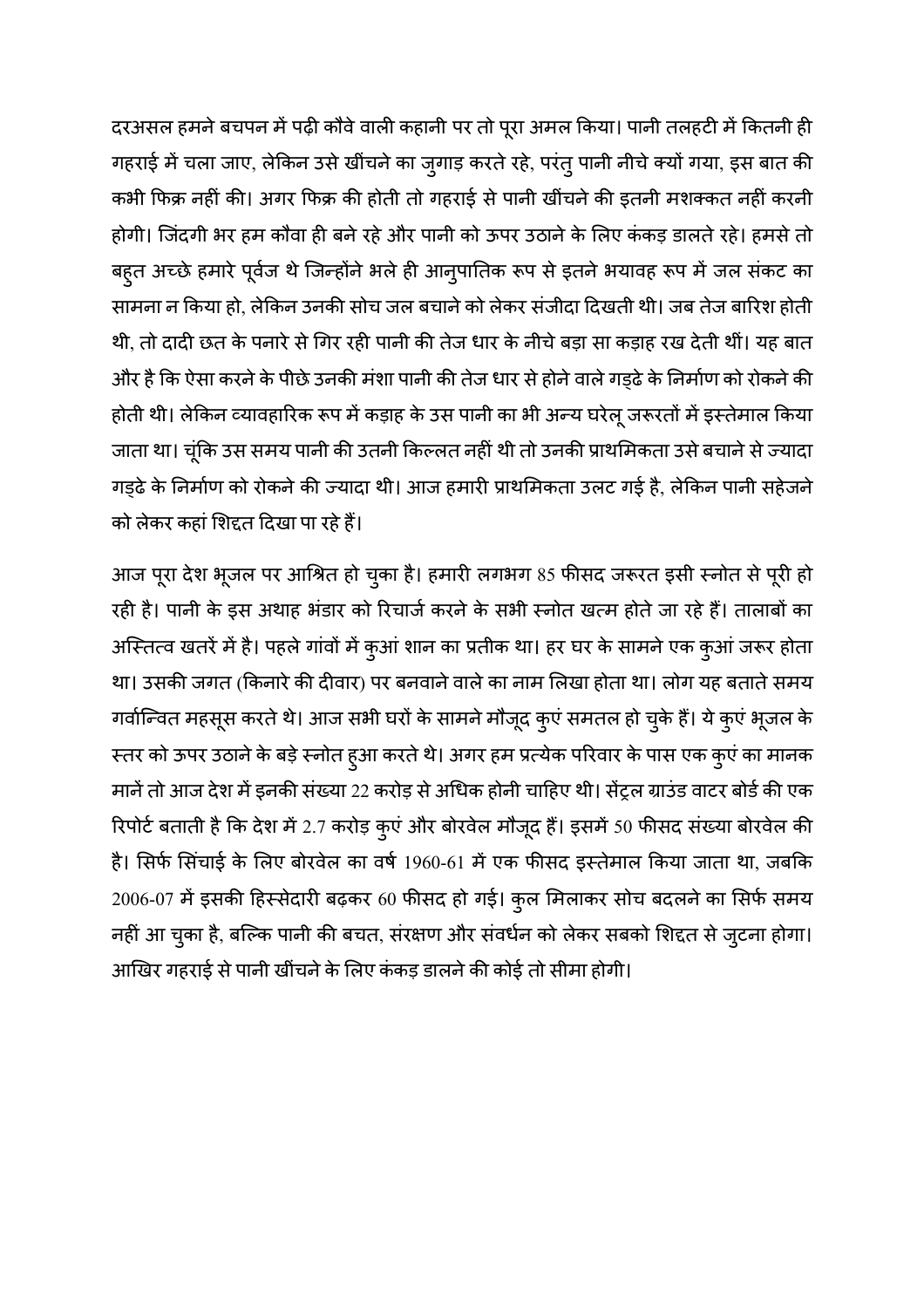#### **को9वड -19 टकाकरण**

**वै=सीन के 1लए सरकार अ?पताल ह@AदBलवाल क8 पहल पसंद, आंकड़ म
जान
/ाइवेट स
टसका हाल (Hindustan: 20210322)** 

https://www.livehindustan.com/national/story-people-trust-in-government-hospitals-morethan-private-for-corona-vaccine-3929237.html

कोरोना के मामलो में वापस आई तेजी हर दिन डरा रही है। इस बीच टीकाकरण अभियान भी तेज है। दिल्ली में सरकारी अस्पतालों के कोविड -19 टीकाकरण केंद्रों में निजी अस्पतालों की तुलना में अधिक लोग टीका लगवा रहे है। सरकारी आकड़ों से पता चलता है कि राज्य सरकार के अधिकारियों ने अस्पतालों और क्लीनिकों में उनके द्वारा संचालित केंद्रों पर टीकाकरण की संख्या बढ़ाने के लिए कई उपाय किए हैं। वरिष्ठ अधिकारियों ने कहा कि वे उम्मीद करते हैं कि यह अंतर और अधिक होगा क्योंकि सोमवार से चार घंटे तक ऑन-स्पॉट पंजीकरण के लिए खिड़की खुली रहेगी।

हिंदुस्तान टाइम्स द्वारा देखे गए आकड़ो से पता चला है कि 15 माचे को सरकारी अस्पतालो में टीकाकरण केंद्रो टीका लेने वाले लोगों की दर 64% थी।जबकि निजी में यह 72% थी। हालांकि, अगले दिन से आकड़े बदल गए। 16 मार्च को, सरकारी अस्पतालो में 65% लोगों के मुकाबले निजी में 61% ने | टीका लगवाया। 17 मार्च को, सरकारी साइटो पर 69% लोग टीका लेने पहुंचे जबकि निजी अस्पतालो म 54%।

अगले दिन सरकारी अस्पताल में ये 72% और निजी में 49% हो गया। इधर, भारत में कोरोना वायरस के बढ़ते खतरे को देखते हुए, केंद्र सरकार ने कोरोना वैक्सीन के 12 करोड़ खुराक का ऑर्डर दिया है। सरकार ने सीरम इंस्टीट्यूट ऑफ इंडिया (SII) और भारत बायोटेक को खुराक का आदेश दिया है। बता दें कि सरकार का ये फैसला ऐसे समय में आया है जब देश में कोरोना वायरस एक बार फिर पैर पसार रहा है। अधिकारियों और विशेषज्ञों ने चेतावनी दी है कि यह वायरस की एक नई लहर हो सकती है जिसे देश के कई हिस्सों में देखा जा रहा है।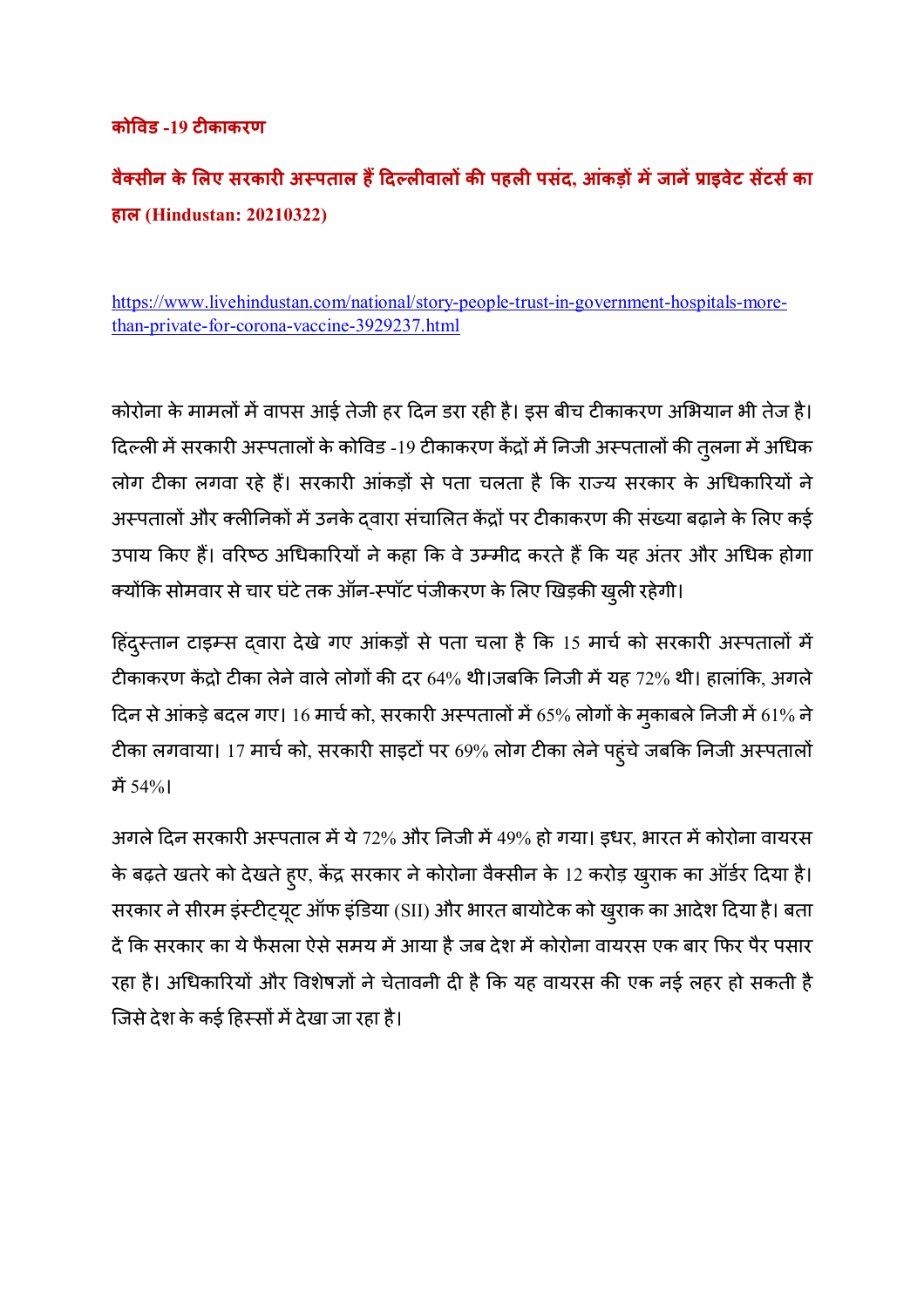#### **India's Premas Biotech, Israel's Oramed jointly develop oral vaccine for COVID-19 (The Hindu: 20210322)**

https://www.thehindu.com/sci-tech/health/premas-biotech-oramed-report-early-success-withoral-covid-19-vaccine/article34125280.ece?homepage=true

However the findings of the joint venture have not been reported in a scientific publication yet.

An Indian-Israeli collaboration has reportedly developed an oral vaccine, one that can be swallowed like a pill instead of being injected as is the norm, for COVID-19. A preliminary test in animals showed that the vaccine produced the expected antibodies that confer protection. However the findings have not been reported in a scientific publication yet and can't be independently verified.

The product is also far from being tested in human trials, though company promoters say depending on how tests pan out, the vaccine candidate could be ready for human trials in the next three months.

Premas Biotech, a Gurugram-based biotechnology firm and Oramed Pharmaceuticals, a Jerusalem headquartered company, have a long standing collaboration on developing new drug delivery techniques.

The nascent COVID-19 vaccine candidate is a "protein-based VLP (Virus Like Particle) vaccine candidate" that generates "triple protection" against the SARS CoV-2 virus, that is, it is able to target the spike, membrane, and envelope proteins of the coronavirus. These three proteins are critical to the structure of the coronavirus and give it form as well as the ability to replicate inside the body. Typically vaccines are supposed to coax the immune systems into producing antibodies neutralising these antigenic proteins.

The challenge with making an oral vaccine is that gastric juices would rapidly degrade any protective layers enclosing the antigen making them useless. Oravax claims to have solved that problem but how, is part of their proprietary secret sauce.

Oravax, the company developing the vaccine, is a joint venture between Premas and Oramed. The latter specialises in making oral drug delivery systems and Premas has a technology platform called D-Crypt that is used to make a variety of "difficult to express" proteins in sizeable quantities efficiently.

"The vaccine candidate is also safe, efficacious and well-tolerated at normal to high doses, and generated high titres of neutralising antibodies. The VLP is manufactured using Premas' proprietary D-Crypt™ platform, which is highly scalable and can be manufactured on large scales," Oravax said in a statement.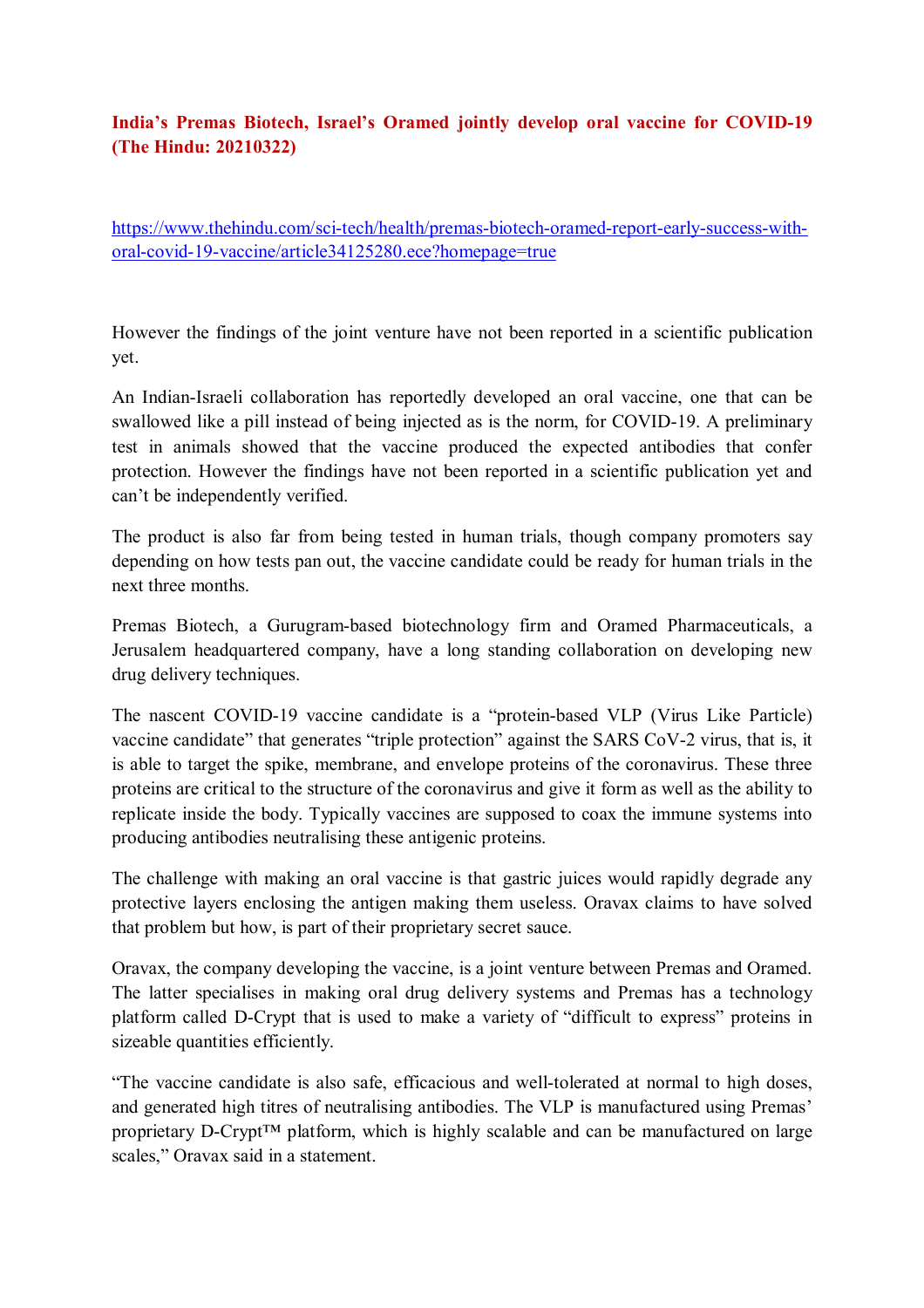Prabuddha Kundu, Co-founder and Managing Director, Premas Biotech, told The Hindu that an oral vaccine would significantly ease mass administration. "It would be like taking a vitamin pill and what I can disclose now is that we are more than 100% sure that the technology works and is promising. In a month we should have a scientific publication reporting our results."

Oramed and Premas have an oral insulin drug candidate employing similar technologies underlying the vaccine candidate, and is currently in phase 3 human trials in the United **States**.

So far India has only two vaccines publicly available for the pandemic though several others, employing a variety of approaches, are in different stages of clinical trials.

# **पानी क8 कमी**

**ग1मय म
शरर म
पानी क8 कमी नहंहोनेद
गी येपांच चीज , कम पानी पीनेवालेलोग डाइट म
जEर कर
शा1मल (Hindustan: 20210322)** 

https://www.livehindustan.com/lifestyle/story-summer-diet-tips-consume-these-five-thingsto-avoid-dehydration-3925345.html

आहार विशेषज्ञ दिन में कम से कम दो लीटर पानी पीने की सलाह देते हैं लेकिन रोजाना दो लीटर पानी पीना सभी लोगों के लिए मुमकिन नहीं है। इस वजह यह है कि किसी को प्यास ज्यादा लगती है तो किसी को कम।ऐसे में जाहिर सी बात है कि कम प्यास लगने वाले लोग पानी भी कम पीते होंगे।ऐसे में आपको अपनी डाइट में कुछ ऐसी चीजे जोड़नी चाहिए जिससे कि शरीर में पानी की कमी की पूर्ति हो सके।आइए, जानते है कुछ ऐसे ही आहार-

दही

डिहाइड्रेशन की समस्या से दूर रखने में दही सबसे अच्छा विकल्प साबित हो सकता है। इसमें पानी की मात्रा 85 प्रतिशत होती है और शरीर के लिए जरूरी प्रोबायोटिक भी पर्याप्त मात्रा में मौजूद होते हैं।यह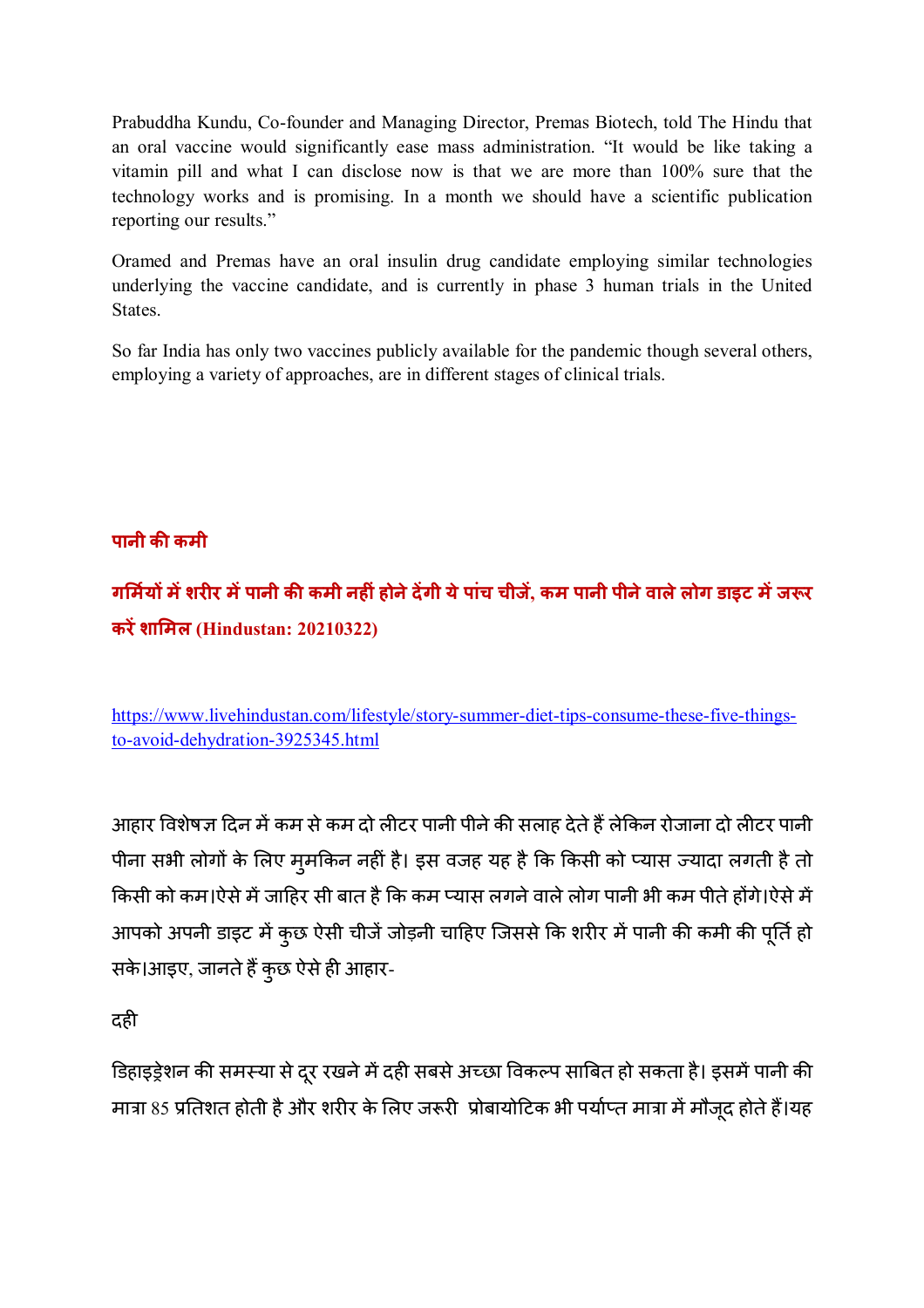गर्मी की एलजी से बचाव के लिए भी शरीर का खूब साथ देता है। यह प्रोटीन, विटामिन बी और कैल्शियम का अच्छा स्त्रोत है।

# बोकली

ब्रोकली में 89 प्रतिशत तक पानी होता है और यह न्यूट्रिशन से भरपूर होती है। इसकी प्रकृति एंटी इनफ्लेमेटरी होती है, जिस कारण यह गर्मी में होने वाली एलजी से बचाव करती है। इसे आप सलाद में कच्चा ही खा सकते है और टोस्ट के साथ हल्का तल कर भी इसका भरपूर लाभ उठा सकते है। काफी संख्या में लोग इसकी सब्जी भी बनाते हैं।

# सेब

एक कहावत है कि डॉक्टर को खुद से दूर रखने के लिए रोजाना एक सेब खाएं। अनेक तरह से फायदेमंद सेब में 86 प्रतिशत पानी होता है। फाइबर, विटामिन सी आदि का तो यह अच्छा स्त्रोत है ही।

#### सलाद

सलाद के पत्ते में जल तत्व 95 प्रतिशत होता है। सैंडविच में इसका अच्छा इस्तेमाल होता है। प्रोटीन और ओमेगा 3 से भरपूर सलाद पत्ते में फैट भी नहीं होता और कैलोरी भी बहुत कम होती है।

#### चावल

पके हुए चावल भी गर्मी में आपके लिए काफी फायदेमंद हैं। इनमें 70 प्रतिशत जल तत्व होता है। इनमें पर्याप्त मात्रा में आयरन, कार्बोहाइड्रेट आदि भी होते हैं। आपको दिन मेे**ं एक कटोरी चावल जरू**र खानेे चाहिए।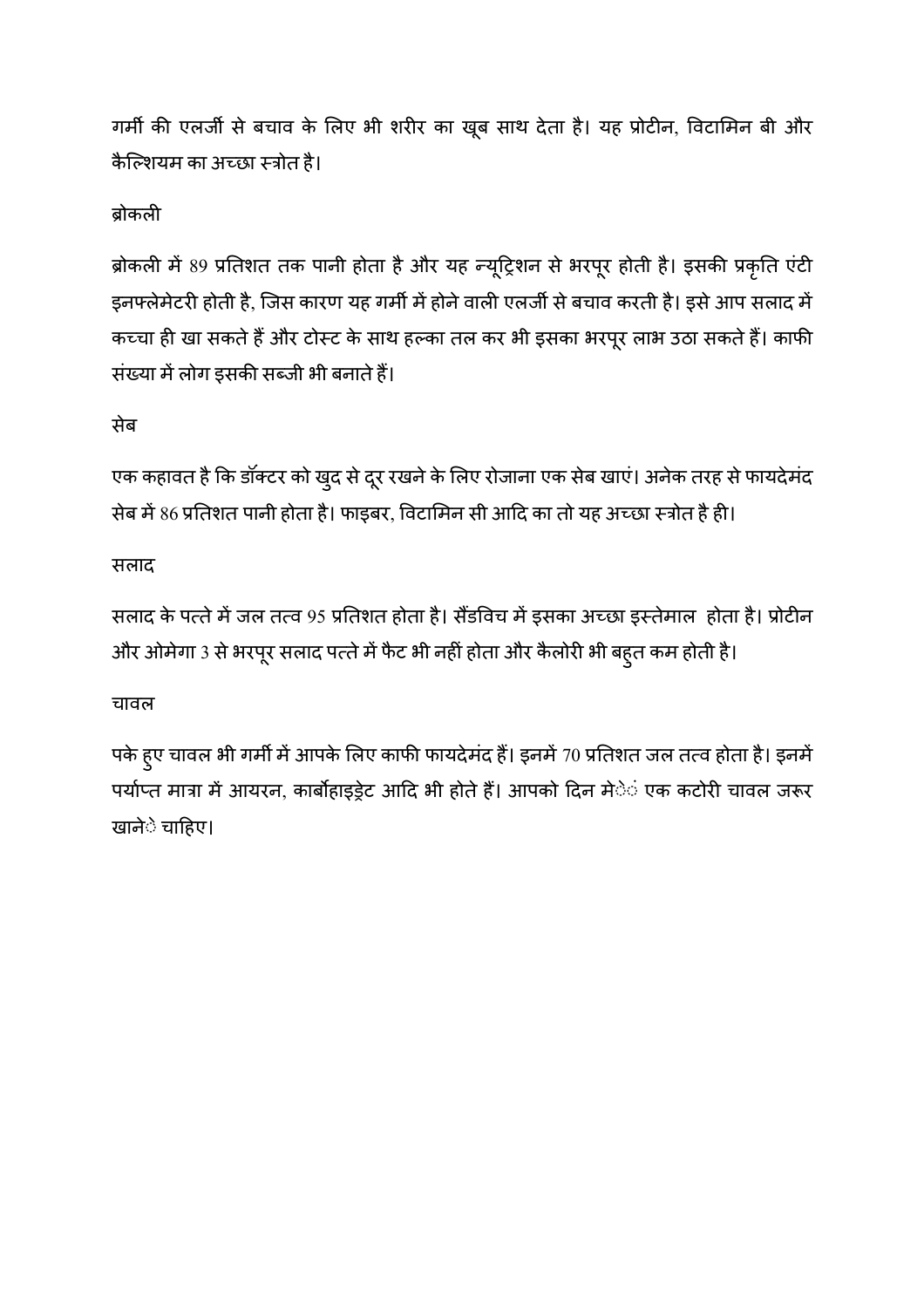# **एंFजाइट Gडसऑडर**

**एंFजाइट Gडसऑडर =या हैिजससेनेगेAटव इमेिजनेशन म
जीनेलगतेह@लोग! जान
लJण और इलाज के उपाय (Hindustan: 20210322)** 

https://www.livehindustan.com/lifestyle/story-anxiety-is-like-a-living-in-negativeimagination-know-what-is-anxiety-disorder-treatment-and-symptoms-in-hindi-3927165.html

कहते है एक छोटी-सी सी बात कभी-कभी जीवन मे उलझन खड़ी कर देती है। कोई एक घटना जिसे हम भूलने या इससे सबक लेकर आगे बढ़ने की बजाय इसके बारे में नकारात्मक बातें सोचते हुए अपने भविष्य को जोड़ने लगते हैं। कभी-कभी तो हमारे मन में ऐसी काल्पनिक दुनिया या सोच का फ्लैशबैक चलने लगता है, जिससे हम अपने साथ अपने आसपास के लोगों का जीवन भी खराब कर बैठते हैं। ऐसी परिस्थिति को एंग्जाइटी डिसऑर्डर के नाम पर जाना जाता है, जब हम लगातार घटित-अघटित बातों सोचते हुए अपने नकारात्मक नतीजे निकालने लगते हैं।

क्या है एग्जाइटी डिसऑर्डर

हर समय चिंता, बेचैनी, वास्तविक या काल्पनिक घटनाओं पर आधारित भविष्य का डर तन और मन, दोनो पर बुरा असर डालता है। एंग्जाइटी के प्रमुख लक्षण थकान, सिरददे और अनिद्रा है। व्यक्ति विशेष के लिए यह लक्षण अलग-अलग भी हो सकते हैं, लेकिन स्थायी डर और चिंता सभी में देखे जाते हैं, अगर यह लक्षण तीव्र नहीं हैं तो समय बीतने के साथ समाप्त हो जाएंगे, वरना एंग्जाइटी डिसऑर्डर हो जाता है और रोजमर्रा का जीवन और कार्य करने की क्षमता प्रभावित होने लगती है।

एंग्जाइटी डिसऑर्डर है के सामान्य लक्षण

- शारीरिक कमजोरी।
- याददाश्त कमजोर पड़ जाना।
- लगातार चिंतित रहना।
- एकाग्रता में कमी आना, आंख के आगे तैरते हुए बिंदु दिखायी देना।

- घबराहट, डर और असहजता महसूस होना।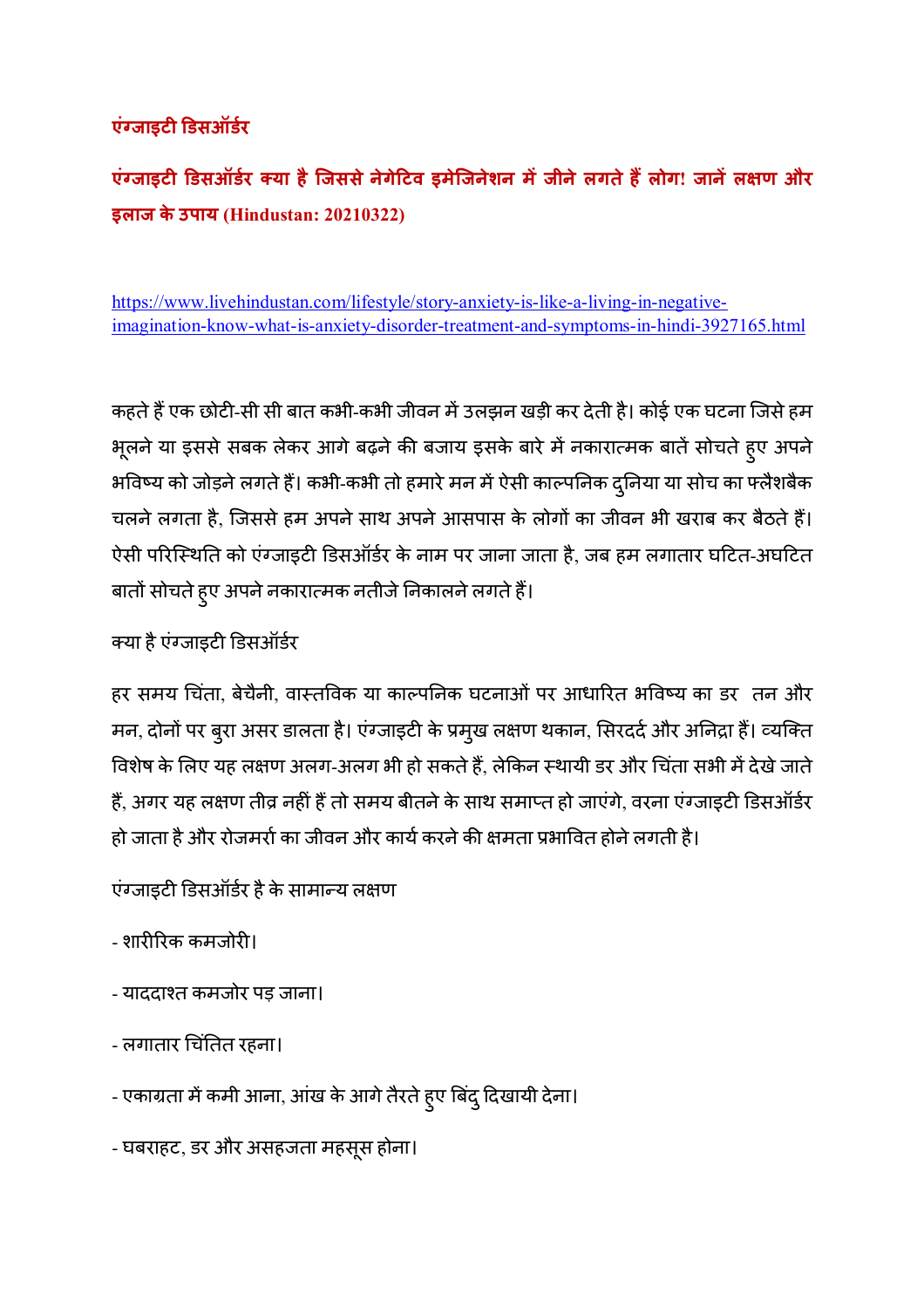- नकारात्मक विचारों पर काबू न होना व अप्रिय सपने दिखना।

- सोने में समस्या होना।
- हाथ-पैरों का ठंडा हो जाना, माथा गर्म रहना , रात में अचानक उठ जाना।
- दिल की धड़कनें तेज हो जाना।
- ि5थर और शांत न रह पाना।
- मांसपेशियों में तनाव होना।
- पेट म
हलचल महसूस होना।

इन उपायों को आजमाएं

#### जीवनशैल म
बदलाव

एग्जाइटी से निजात पाने के लिए अस्त-व्यस्त जीवनशैली को सुधारना बेहद जरूरी है। निर्यामेत समय पर खाएं और सोने तथा उठने का भी एक निश्चित समय बनाएं। नींद की कमी से मस्तिष्क अपनी पूरी क्षमता के साथ काम नहीं कर पाता। अनिद्रा से एग्जाइटी और अवसाद जैसे रोगों का खतरा बढ़ जाता है।

#### साइकोथेरेपी

साइकोथेरेपी का उपयोग मार्नासेक रोगो या भावनात्मक आघातों के लिए किया जाता है। मरीज से विस्तार से बात कर मानसिक अवस्था का अध्ययन किया जाता है। इससे रोगी को परिस्थितियों से तालमेल बिठाने व मस्तिष्क को शांत करने में मदद मिलती है।

#### सोच म
बदलाव, मन पर लगाम

भविष्य किसी ने नहीं देखा है लेकिन दुनिया के सभी लोग एक उम्मीद पर जी रहे है कि फ्यूचर, पास्ट से बेहतर ही होगा, इसलिए किसी एक घटना की वजह से नेगेटिव सोचने की वजह पॉजिटिव सोचे। सम्बधित लोगों से बात करें और जीवन को जीना सीखें।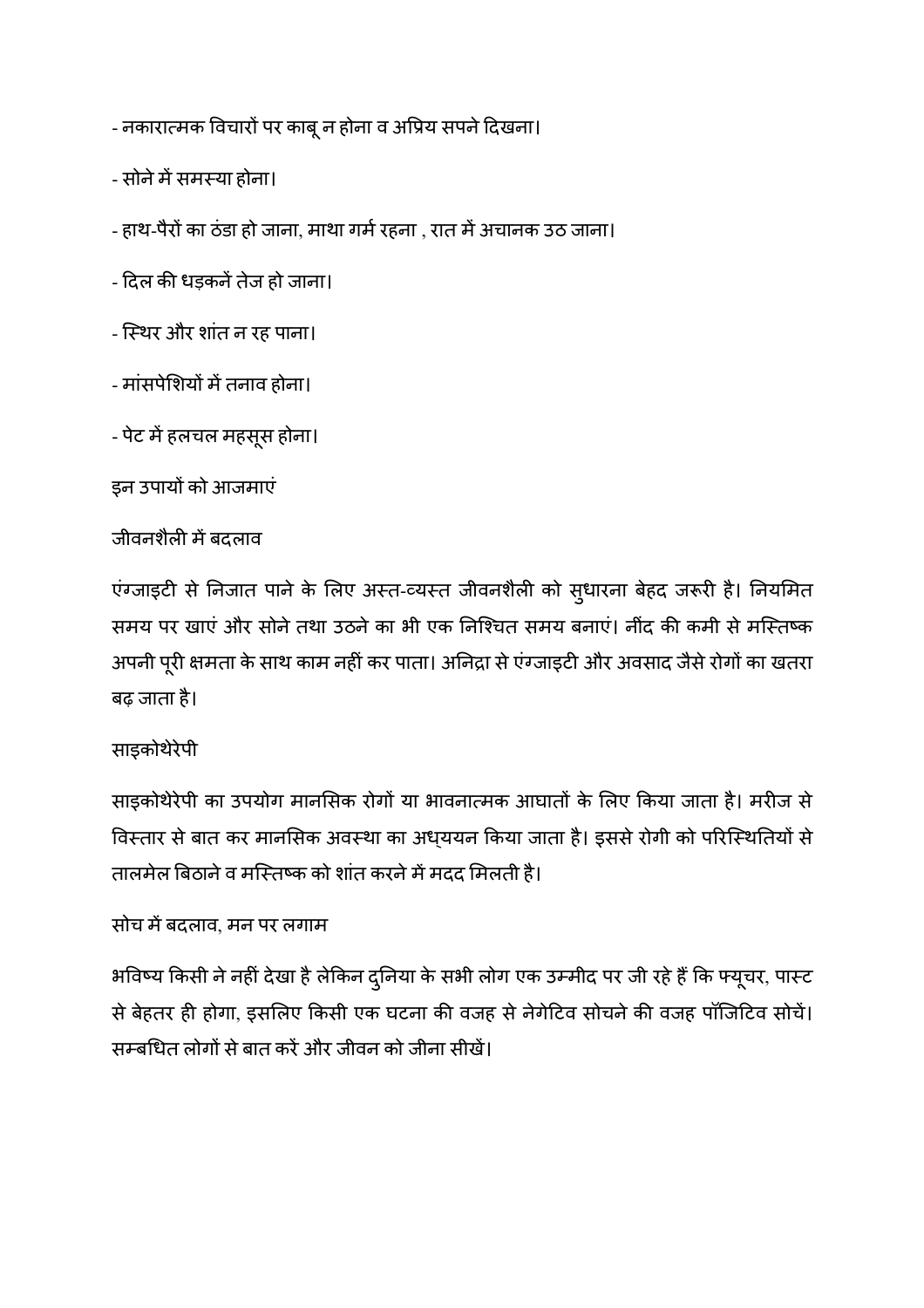#### **Diet/ Nutrition**

#### **Even modest consumption of added sugar may affect the liver (Medical News Today: 20210322)**

https://www.medicalnewstoday.com/articles/even-modest-consumption-of-added-sugar-mayaffect-the-liver

Certain types of sugar may cause the liver to produce too much fat, a new study shows.

Consuming moderate amounts of specific types of sugar may double the production of fat in the liver.

This in turn can lead to the development of fatty liver disease and type 2 diabetes.

A recent study found that sucrose boosted fat synthesis slightly more than the same amount of fructose.

New research provides further evidence of the dangers of consuming sugar, proposing that ingesting even moderate amounts of the substance may lead to a change in a person's metabolism.

Researchers at the Medical University of Graz, Austria, and the University of Zurich and the University Hospital Zurich, Switzerland, recently reported their findings in theJournal of Hepatology.

Some sugars are natural components of fruits and vegetables. However, many of the processed foods we eat contain added sugars — sugar that the manufacturers add to foods and beverages to enhance their flavor or improve food's appearance and texture.

High sugar intake has been linked to numerous health problems, including type 2 diabetes, obesity, cardiovascular disease, and cancer.

In 2015, the World Health Organization (WHO) advised that people eat no more than 5% of their daily calories from added sugar. For a diet of 2,000 calories per day, this would amount to 100 calories or 6 teaspoons or roughly 25 grams (g) of added sugar.

In 2015, market research firm Euromonitor reported that the average person in the United States consumes more than 126 g of sugar per day.

Meanwhile, the average person in the United Kingdom consumed 93.2 g.

Switzerland did not make the list of the top 10 countries whose citizens consume the most sugar. Still, the average person there consumed 76.1 g per day in 2015.

Examining moderate consumption of added sugar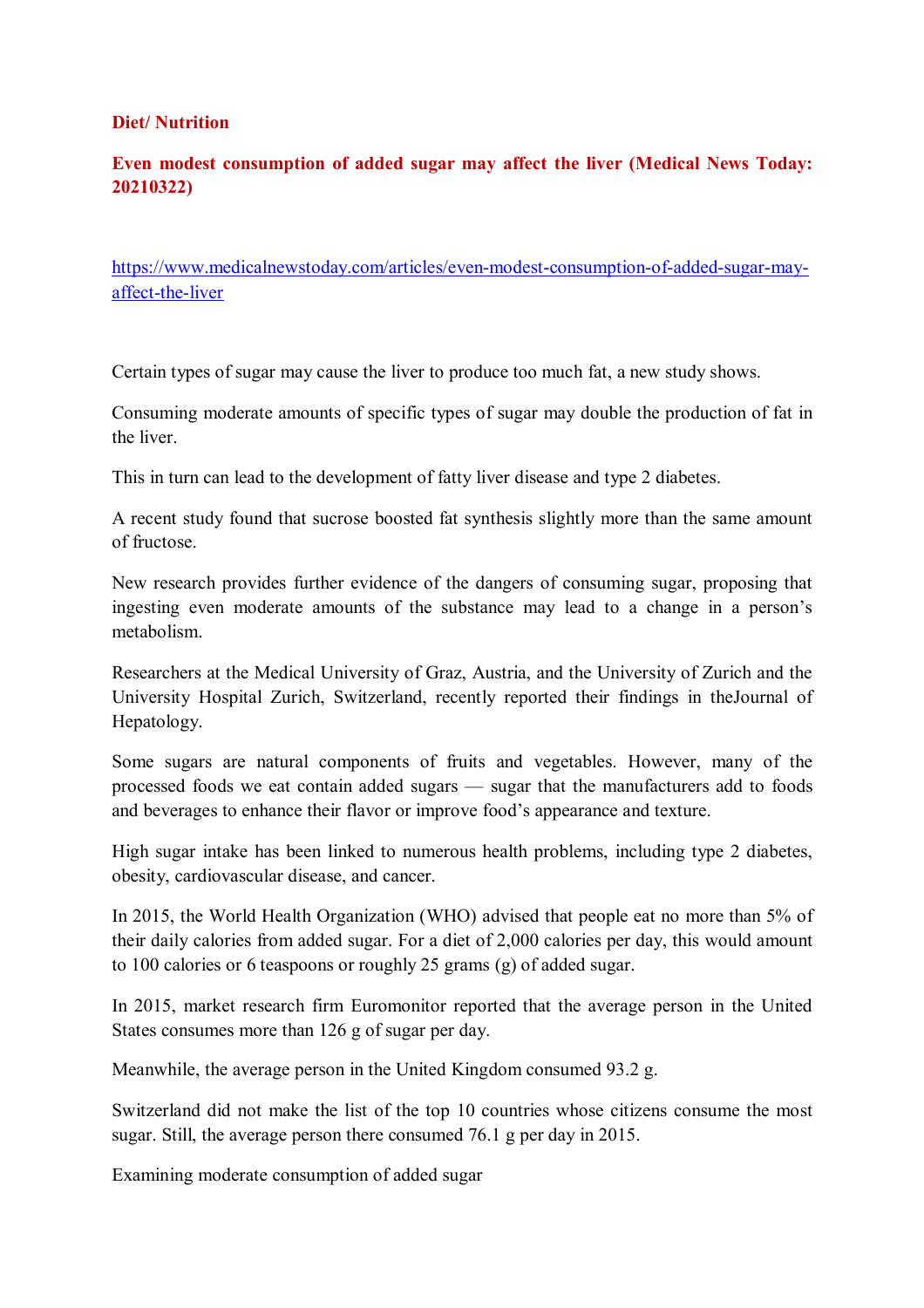Authors of the study were interested in finding out what happens when people consume moderate amounts of added sugar.

For their work, which they carried out between 2013 and 2016, they recruited 94 healthy male volunteers. The participants were aged 18–30 years and had a body mass index under 24kg/m2, which is considered a moderate weight.

The researchers selected participants under a certain weight to decrease the odds of recruiting people who had possibly already developed increased liver fat content.

Males who already consumed sugar-sweetened beverages daily or who logged more than 3 hours of physical activity per week were also excluded.

The researchers explained they did not study females, "as there is evidence for divergent metabolic effects of fructose on male and female subjects."

Indeed, a 2008 study reported that fructose caused "markedly blunted" metabolic effects on young female participants compared with male ones.

Impact of sugar-sweetened drinks on the body

The researchers initially had the participants abstain from sugar-sweetened beverages for 4 weeks. The participants then started drinking sugar-sweetened drinks containing either fructose, sucrose, or glucose three times per day. A total of 80 g of each type of sugar was consumed daily.

A fourth group of participants were asked to continue sugar-sweetened beverage abstinence.

To examine how drinks with added sugar affected the individuals, the researchers used tracers, which are substances that can be followed as they move through the body.

Overall, the researchers found the participants did not consume more calories than they did before the study. The authors hypothesize that having sugary drinks increased the participants' satiety, causing them to eat fewer calories from other sources.

The researchers also reported that even though the participants consumed the same number of calories, adding sugar-sweetened drinks to their diets impacted their overall health.

The participants who drank beverages sweetened with fructose had fat production twice as high as those who drank beverages sweetened with glucose and those who abstained from sugar-sweetened drinks.

"This was still the case more than 12 hours after the last meal or sugar consumption," says study leader Dr. Philipp Gerber of the Department of Endocrinology, Diabetology, and Clinical Nutrition at the University of Zurich.

Fat building up in the liver leads to serious health issues, such as type 2 diabetes and nonalcoholic fatty liver disease.